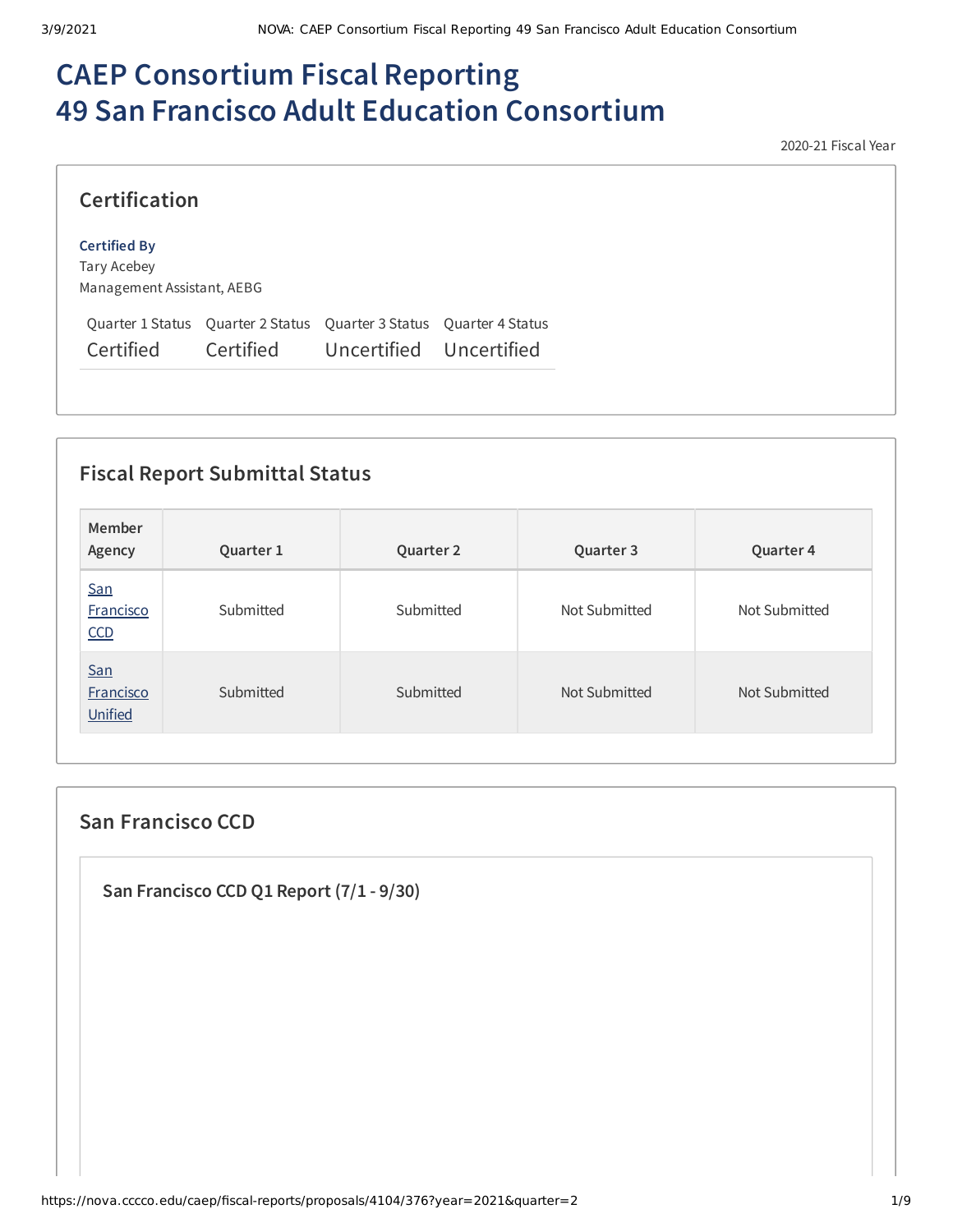| <b>Object Code</b>                                     | Year to<br>Date (YTD)<br><b>Expenditure</b> | <b>YTD</b><br>Forecast | $\frac{0}{0}$<br><b>Expended</b><br>of YTD<br>Forecast | Project<br><b>Budget</b> | $\frac{0}{0}$<br><b>Expended</b><br>of Overall<br><b>Budget</b> | <b>Budget</b><br>Remaining |
|--------------------------------------------------------|---------------------------------------------|------------------------|--------------------------------------------------------|--------------------------|-----------------------------------------------------------------|----------------------------|
| 1000 - Instructional Salaries                          | \$241,755                                   | \$288,144              | 83.9%                                                  | \$1,920,962              | 12.59%                                                          | \$1,679,207                |
| 2000 - Non-Instructional<br><b>Salaries</b>            | \$104,645                                   | \$120,472              | 86.86%                                                 | \$481,887                | 21.72%                                                          | \$377,242                  |
| 3000 - Employee Benefits                               | \$124,692                                   | \$126,150              | 98.84%                                                 | \$840,997                | 14.83%                                                          | \$716,305                  |
| 4000 - Supplies and Materials                          | \$0                                         | \$25,143               | $0\%$                                                  | \$167,619                | $0\%$                                                           | \$167,619                  |
| 5000 - Other Operating<br><b>Expenses and Services</b> | \$24,741                                    | \$29,250               | 84.58%                                                 | \$195,000                | 12.69%                                                          | \$170,259                  |
| 6000 - Capital Outlay                                  | \$0                                         | \$29,250               | $0\%$                                                  | \$195,000                | $0\%$                                                           | \$195,000                  |
| 7000 - Other Outgo                                     | \$0                                         | \$0                    | 100%                                                   | \$0                      | 100%                                                            | \$0                        |
| <b>Indirect Costs</b>                                  | \$25,315                                    | \$28,511               | 88.79%                                                 | \$190,073                | 13.32%                                                          | \$164,758                  |
| <b>Totals</b>                                          | \$521,148                                   | \$646,919              | 80.56%                                                 | \$3,991,538              | 13.06%                                                          | \$3,470,390                |

## **Corrective Action Plan**

Due to continuing local COVID-19 restrictions CCSF was unable to complete some planned activities during the first quarter of FY 20-21, specifically PD (travel), Mission Center computer lab upgrades, and the Mission Family Resource Center. We are currently looking at new projects or initiatives to improve service to our ABE/ASE/ESL students in the coming months, and anticipate spending in most categories will be on track in the next two quarters.

## **Summary of Activities:**

During Q1 CCSF has used AEP funding to support the training of AE faculty to develop courses for online delivery, and online course development for Transitional Studies and ESL. Most of our expenditures in this quarter were to maintain the level of adult education services in the county by supporting a portion of the the cost of instruction for noncredit ESL and Transitional Studies sections that, were it not for AEP funding, the college would not have been able to offer. Other expenditures include the purchase of various platforms and software licenses to enhance the online learning experience for our AE students, such as Newsela and Pronto, and Certiport testing services for our NC business students. Additionally we have contracted with Language Line Services to provide document translation and ondemand interpretation services for our virtual student service counters.

**Status** Submitted

# **San Francisco CCD Q2 Report (10/1 - 12/31)**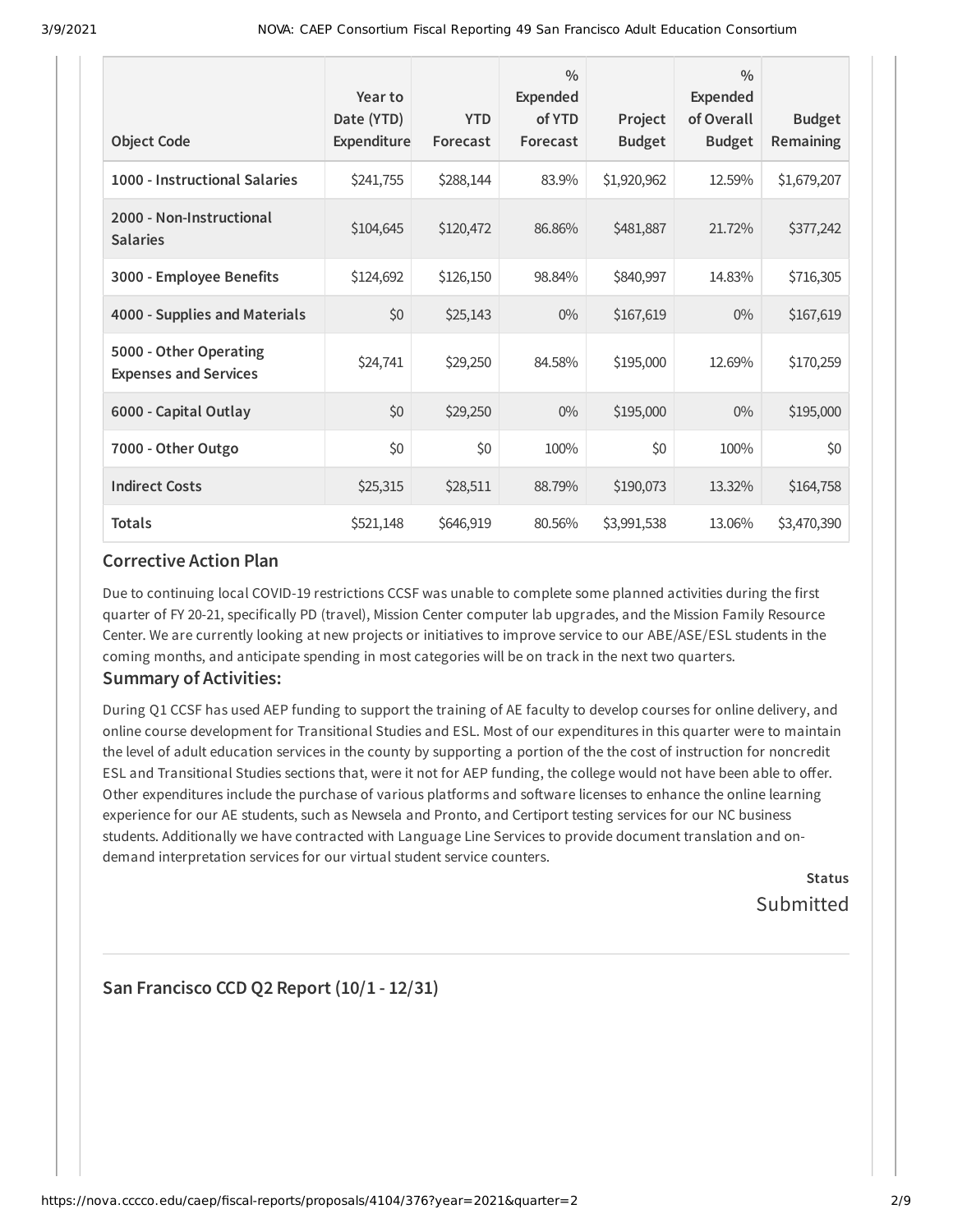| <b>Object Code</b>                                     | Year to<br>Date (YTD)<br>Expenditure | <b>YTD</b><br>Forecast | $\frac{0}{0}$<br>Expended<br>of YTD<br>Forecast | Project<br><b>Budget</b> | $\frac{0}{0}$<br><b>Expended</b><br>of Overall<br><b>Budget</b> | <b>Budget</b><br>Remaining |
|--------------------------------------------------------|--------------------------------------|------------------------|-------------------------------------------------|--------------------------|-----------------------------------------------------------------|----------------------------|
| 1000 - Instructional Salaries                          | \$571,605                            | \$960,481              | 59.51%                                          | \$1,920,962              | 29.76%                                                          | \$1,349,357                |
| 2000 - Non-Instructional<br><b>Salaries</b>            | \$187,084                            | \$240,944              | 77.65%                                          | \$481,887                | 38.82%                                                          | \$294,803                  |
| 3000 - Employee Benefits                               | \$245,031                            | \$420,499              | 58.27%                                          | \$840,997                | 29.14%                                                          | \$595,966                  |
| 4000 - Supplies and Materials                          | \$2,267                              | \$67,048               | 3.38%                                           | \$167,619                | 1.35%                                                           | \$165,352                  |
| 5000 - Other Operating<br><b>Expenses and Services</b> | \$24,741                             | \$78,000               | 31.72%                                          | \$195,000                | 12.69%                                                          | \$170,259                  |
| 6000 - Capital Outlay                                  | \$0                                  | \$78,000               | $0\%$                                           | \$195,000                | $0\%$                                                           | \$195,000                  |
| 7000 - Other Outgo                                     | \$0                                  | \$0                    | 100%                                            | \$0                      | 100%                                                            | \$0                        |
| <b>Indirect Costs</b>                                  | \$51,536                             | \$76,029               | 67.78%                                          | \$190,073                | 27.11%                                                          | \$138,537                  |
| <b>Totals</b>                                          | \$1,082,264                          | \$1,921,000            | 56.34%                                          | \$3,991,538              | 27.11%                                                          | \$2,909,274                |

#### **Corrective Action Plan**

CCSF is underspent in 4000 Supplies and Materials (originally intended for in-person meetings and PD), and 6000 Capital Outlay (originally intended to complete the upgrade of smart classrooms at the Mission Campus, and to fund the Family Resource Center). Both of these are on hold while we are operating remotely. We will re-budget and move some of these funds into personnel expenses, and continue to monitor our ability to complete projects currently on hold due to the pandemic. If there are opportunities to make progress on them, we will do so.

## **Summary of Activities:**

During Q2 CCSF used AEP funding to support training AE faculty and online course development for TRST and ESL. Most of our expenditures in this quarter were to maintain the level of adult education services in the county by supporting a portion of the the cost of instruction for noncredit ESL and TRST sections that, were it not for AEP funding, the college would not have been able to offer. Expenditures include increased online help desk capabilities, and additional wifi hotspots for students. We continue to fund Language Line Services to provide document translation and on-demand interpretation services for our virtual student service counters and online learning how-to's. This quarter we began our collaborative planning process for 2021-22. We are engaging with departments that serve AE students, and including the noncredit student voice. The dialog is focused on student needs, equitable access to services, evidence-based best practices, and measurable results.

> **Status** Submitted

# **Allocation Year Closeout: 2018-19**

I have reviewed the financial reports for my agency and confirm that all funds for this allocation year have been spent.

## **2018-19 Reverted Funds:** \$0 **2018-19 Status** Closed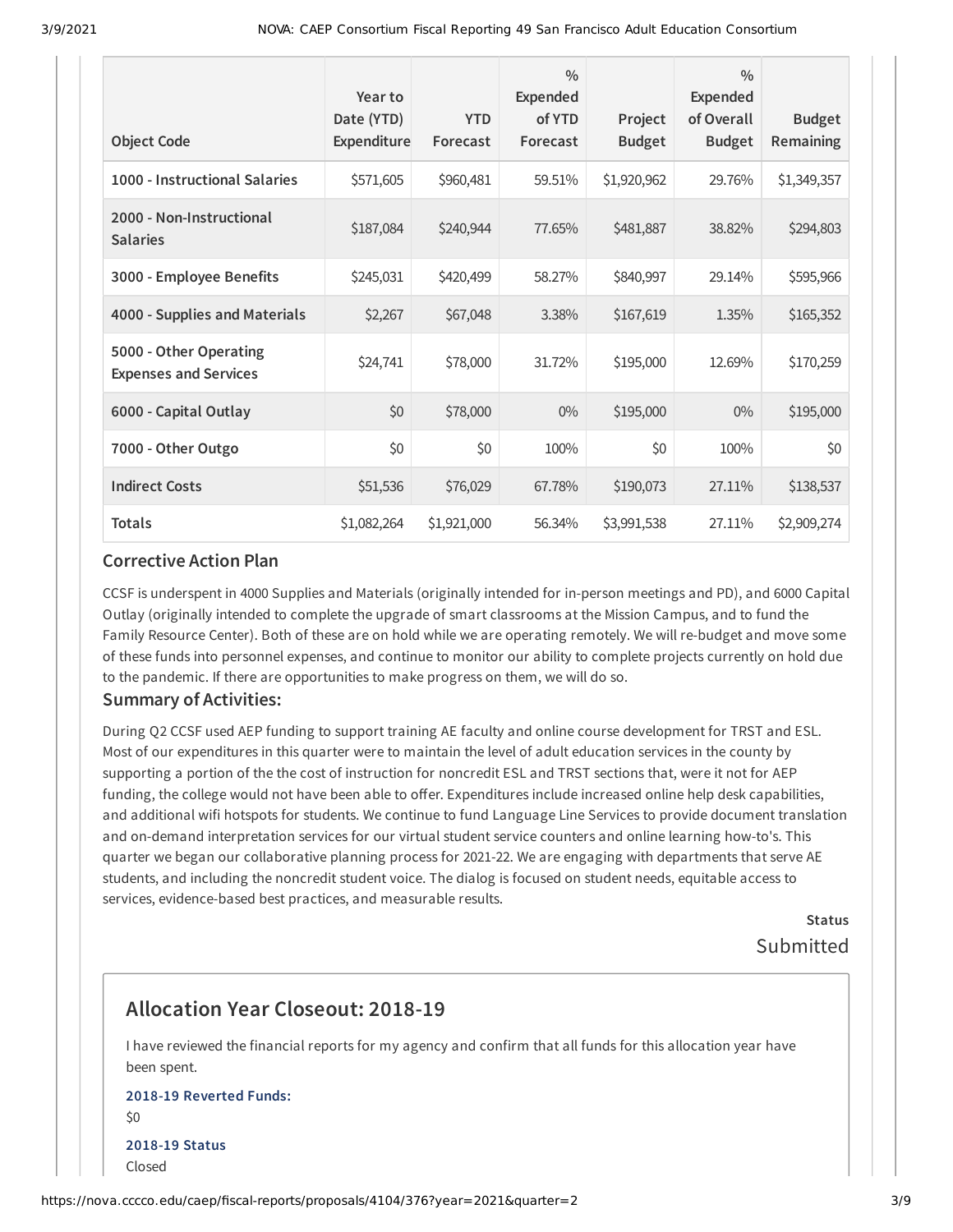#### **Submitting Authority**

Wendy Miller, Interim Dean of Grants, Resource Development and Adult Education Programs

## **San Francisco CCD Q3 Report (1/1 - 3/31)**

|                                                        | Year to                   |                        | 0/0<br>Expended    |                          | $\frac{0}{0}$<br>Expended   |                                   |
|--------------------------------------------------------|---------------------------|------------------------|--------------------|--------------------------|-----------------------------|-----------------------------------|
| <b>Object Code</b>                                     | Date (YTD)<br>Expenditure | <b>YTD</b><br>Forecast | of YTD<br>Forecast | Project<br><b>Budget</b> | of Overall<br><b>Budget</b> | <b>Budget</b><br><b>Remaining</b> |
| 1000 - Instructional Salaries                          | \$571,605                 | \$1,440,722            | 39.67%             | \$1,920,962              | 29.76%                      | \$1,349,357                       |
| 2000 - Non-Instructional<br><b>Salaries</b>            | \$187,084                 | \$361,415              | 51.76%             | \$481,887                | 38.82%                      | \$294,803                         |
| 3000 - Employee Benefits                               | \$245,031                 | \$630,748              | 38.85%             | \$840,997                | 29.14%                      | \$595,966                         |
| 4000 - Supplies and Materials                          | \$2,267                   | \$125,714              | 1.8%               | \$167,619                | 1.35%                       | \$165,352                         |
| 5000 - Other Operating<br><b>Expenses and Services</b> | \$24,741                  | \$146,250              | 16.92%             | \$195,000                | 12.69%                      | \$170,259                         |
| 6000 - Capital Outlay                                  | \$0                       | \$146,250              | $0\%$              | \$195,000                | $0\%$                       | \$195,000                         |
| 7000 - Other Outgo                                     | \$0                       | \$0                    | 100%               | \$0                      | 100%                        | \$0                               |
| <b>Indirect Costs</b>                                  | \$51,536                  | \$142,555              | 36.15%             | \$190,073                | 27.11%                      | \$138,537                         |
| <b>Totals</b>                                          | \$1,082,264               | \$2,993,654            | 36.15%             | \$3,991,538              | 27.11%                      | \$2,909,274                       |

# **Status** Unsubmitted

**San Francisco CCD Q4 Report (4/1 - 6/30)**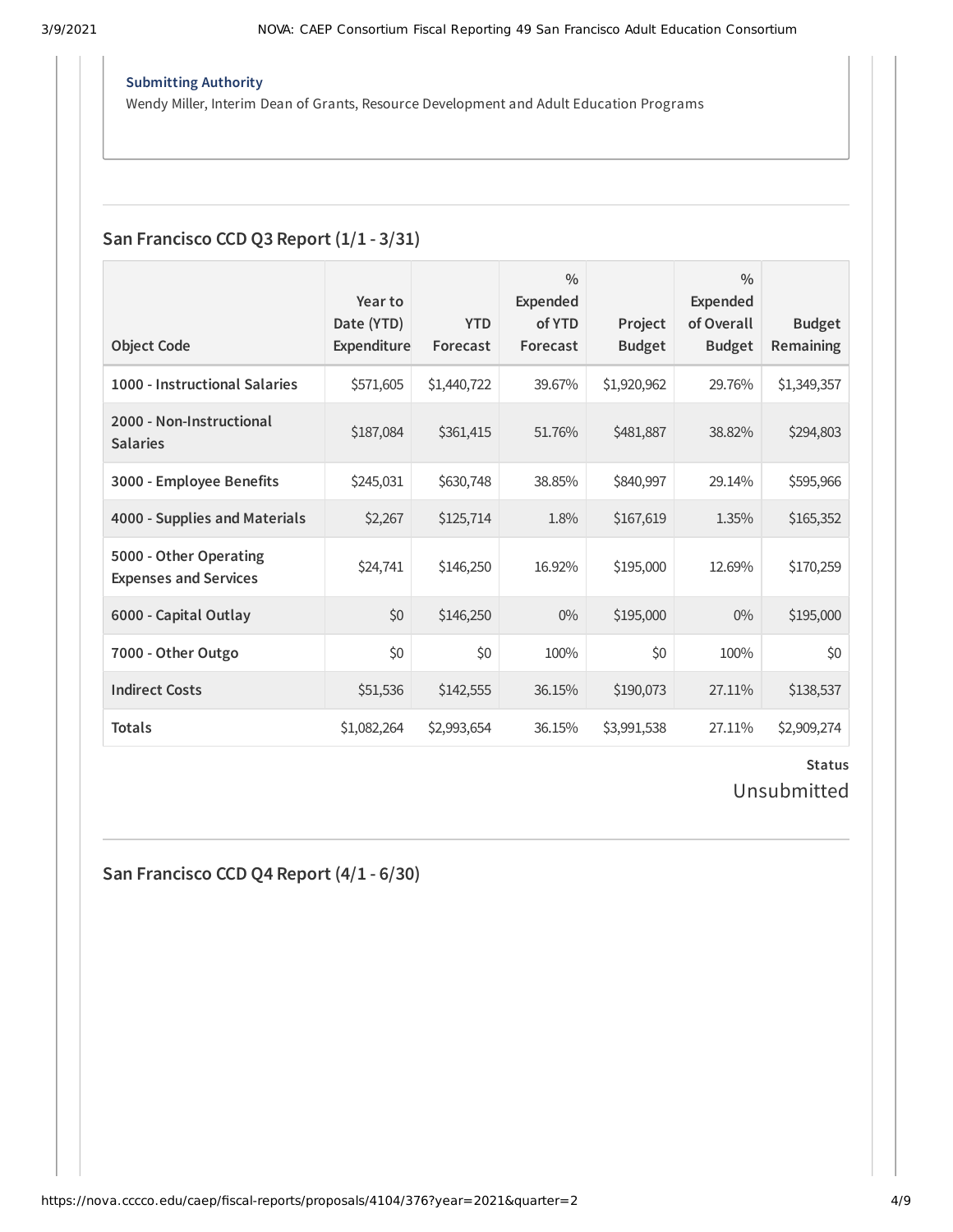| <b>Object Code</b>                                     | Year to<br>Date (YTD)<br>Expenditure | <b>YTD</b><br>Forecast | $\frac{0}{0}$<br><b>Expended</b><br>of YTD<br>Forecast | Project<br><b>Budget</b> | $\frac{0}{0}$<br><b>Expended</b><br>of Overall<br><b>Budget</b> | <b>Budget</b><br>Remaining |  |
|--------------------------------------------------------|--------------------------------------|------------------------|--------------------------------------------------------|--------------------------|-----------------------------------------------------------------|----------------------------|--|
| 1000 - Instructional Salaries                          | \$571,605                            | \$1,920,962            | 29.76%                                                 | \$1,920,962              | 29.76%                                                          | \$1,349,357                |  |
| 2000 - Non-Instructional<br><b>Salaries</b>            | \$187,084                            | \$481,887              | 38.82%                                                 | \$481,887                | 38.82%                                                          | \$294,803                  |  |
| 3000 - Employee Benefits                               | \$245,031                            | \$840,997              | 29.14%                                                 | \$840,997                | 29.14%                                                          | \$595,966                  |  |
| 4000 - Supplies and Materials                          | \$2,267                              | \$167,619              | 1.35%                                                  | \$167,619                | 1.35%                                                           | \$165,352                  |  |
| 5000 - Other Operating<br><b>Expenses and Services</b> | \$24,741                             | \$195,000              | 12.69%                                                 | \$195,000                | 12.69%                                                          | \$170,259                  |  |
| 6000 - Capital Outlay                                  | \$0                                  | \$195,000              | $0\%$                                                  | \$195,000                | $0\%$                                                           | \$195,000                  |  |
| 7000 - Other Outgo                                     | \$0                                  | \$0                    | 100%                                                   | \$0                      | 100%                                                            | \$0                        |  |
| <b>Indirect Costs</b>                                  | \$51,536                             | \$190,073              | 27.11%                                                 | \$190,073                | 27.11%                                                          | \$138,537                  |  |
| <b>Totals</b>                                          | \$1,082,264                          | \$3,991,538            | 27.11%                                                 | \$3,991,538              | 27.11%                                                          | \$2,909,274                |  |
| <b>Status</b><br>Unsubmitted                           |                                      |                        |                                                        |                          |                                                                 |                            |  |

# **San Francisco Unified**

**San Francisco Unified Q1 Report (7/1 - 9/30)**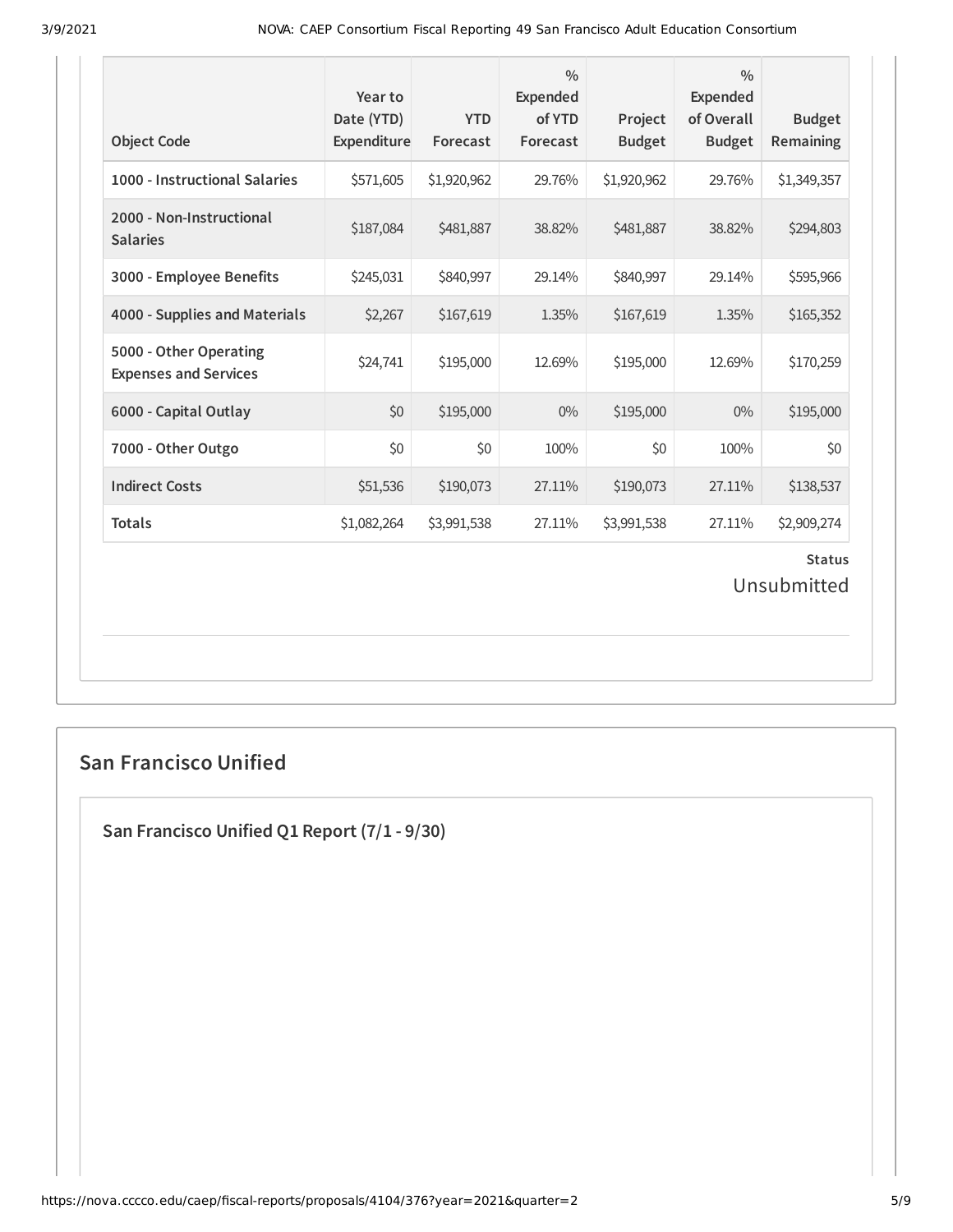| <b>Object Code</b>                                     | Year to<br>Date (YTD)<br>Expenditure | <b>YTD</b><br>Forecast | $\frac{0}{0}$<br>Expended<br>of YTD<br>Forecast | Project<br><b>Budget</b> | $\frac{0}{0}$<br><b>Expended</b><br>of Overall<br><b>Budget</b> | <b>Budget</b><br><b>Remaining</b> |
|--------------------------------------------------------|--------------------------------------|------------------------|-------------------------------------------------|--------------------------|-----------------------------------------------------------------|-----------------------------------|
| 1000 - Instructional Salaries                          | \$47,460                             | \$52,180               | 90.95%                                          | \$217,418                | 21.83%                                                          | \$169,958                         |
| 2000 - Non-Instructional<br><b>Salaries</b>            | \$4,312                              | \$6,237                | 69.13%                                          | \$25,989                 | 16.59%                                                          | \$21,677                          |
| 3000 - Employee Benefits                               | \$18,894                             | \$20,433               | 92.47%                                          | \$85,138                 | 22.19%                                                          | \$66,244                          |
| 4000 - Supplies and Materials                          | \$163                                | \$6,744                | 2.42%                                           | \$67,444                 | 0.24%                                                           | \$67,281                          |
| 5000 - Other Operating<br><b>Expenses and Services</b> | \$0                                  | \$0                    | 100%                                            | \$0                      | 100%                                                            | \$0                               |
| 6000 - Capital Outlay                                  | \$0                                  | \$0                    | 100%                                            | \$0                      | 100%                                                            | \$0                               |
| 7000 - Other Outgo                                     | \$0                                  | \$0                    | 100%                                            | \$0                      | 100%                                                            | \$0                               |
| <b>Indirect Costs</b>                                  | \$0                                  | \$0                    | 100%                                            | \$12,857                 | $0\%$                                                           | \$12,857                          |
| <b>Totals</b>                                          | \$70,829                             | \$85,595               | 82.75%                                          | \$408,846                | 17.32%                                                          | \$338,017                         |

# **Summary of Activities:**

Determined how to provide support services to students in the COVID environment, including access to a Chromebook and internet to be able to attend online courses. Provided SFUSD students ages 18+ with expanded college transition counseling, "on-ramp" college and career readiness courses, and access to CCSF through noncredit and credit recovery classes offered at multiple CCSF locations.

> **Status Submitted**

**San Francisco Unified Q2 Report (10/1 - 12/31)**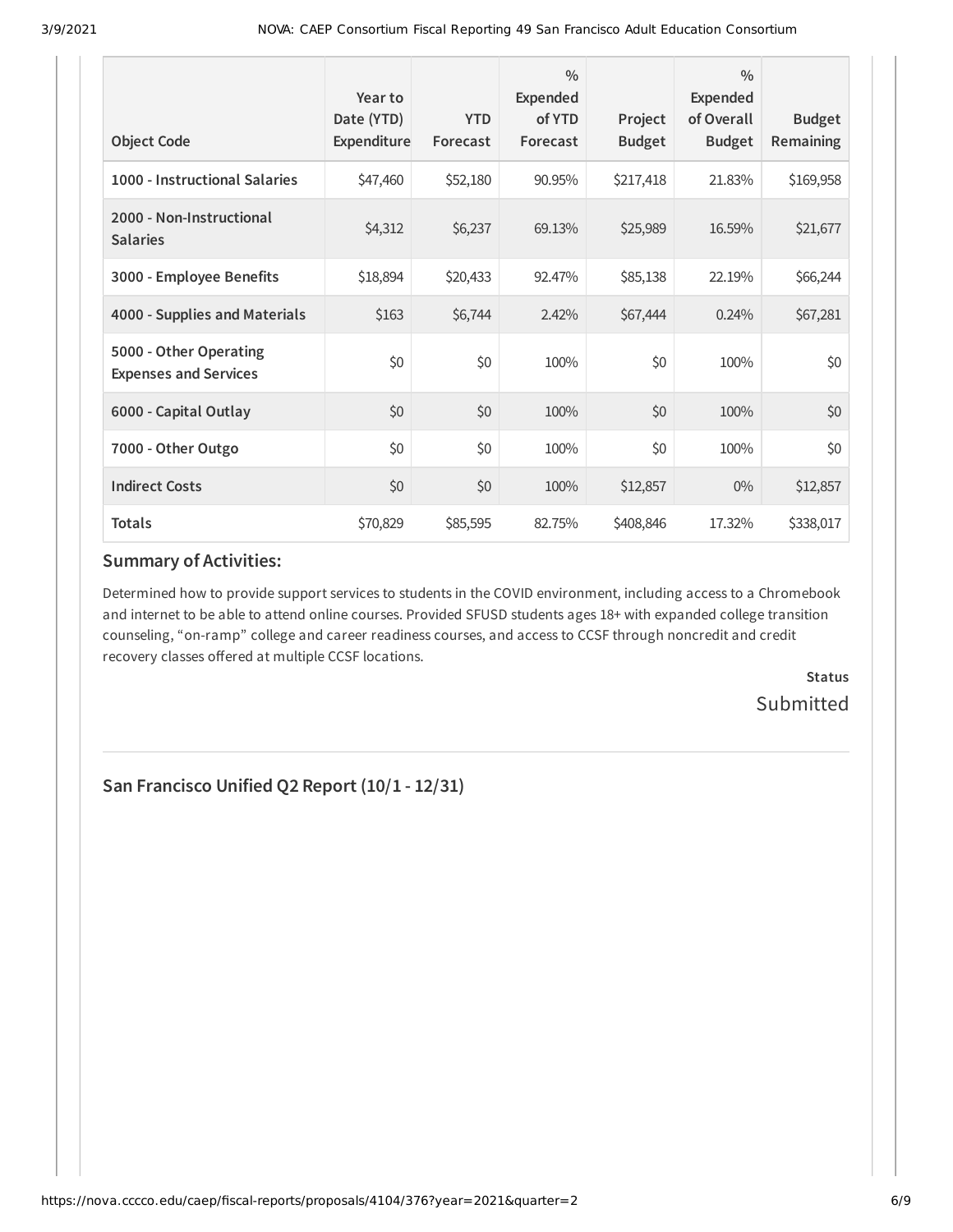| <b>Object Code</b>                                     | Year to<br>Date (YTD)<br>Expenditure | <b>YTD</b><br>Forecast | $\frac{0}{0}$<br>Expended<br>of YTD<br>Forecast | Project<br><b>Budget</b> | $\frac{0}{0}$<br><b>Expended</b><br>of Overall<br><b>Budget</b> | <b>Budget</b><br>Remaining |
|--------------------------------------------------------|--------------------------------------|------------------------|-------------------------------------------------|--------------------------|-----------------------------------------------------------------|----------------------------|
| 1000 - Instructional Salaries                          |                                      |                        | 185.32%                                         |                          | 44.48%                                                          |                            |
|                                                        | \$96,702                             | \$52,180               |                                                 | \$217,418                |                                                                 | \$120,716                  |
| 2000 - Non-Instructional<br><b>Salaries</b>            | \$8,293                              | \$6,237                | 132.96%                                         | \$25,989                 | 31.91%                                                          | \$17,696                   |
| 3000 - Employee Benefits                               | \$38,231                             | \$20,433               | 187.1%                                          | \$85,138                 | 44.9%                                                           | \$46,907                   |
| 4000 - Supplies and Materials                          | \$393                                | \$6,744                | 5.83%                                           | \$67,444                 | 0.58%                                                           | \$67,051                   |
| 5000 - Other Operating<br><b>Expenses and Services</b> | \$0                                  | \$0                    | 100%                                            | \$0                      | 100%                                                            | \$0                        |
| 6000 - Capital Outlay                                  | \$0                                  | \$0                    | 100%                                            | \$0                      | 100%                                                            | \$0                        |
| 7000 - Other Outgo                                     | \$0                                  | \$0                    | 100%                                            | \$0                      | 100%                                                            | \$0                        |
| <b>Indirect Costs</b>                                  | \$4,567                              | \$0                    | 100%                                            | \$12,857                 | 35.52%                                                          | \$8,290                    |
| <b>Totals</b>                                          | \$148,186                            | \$85,595               | 173.12%                                         | \$408,846                | 36.24%                                                          | \$260,660                  |

#### **Summary of Activities:**

Providing support services to students in the COVID environment, including access to a Chromebook and internet to be able to attend online courses. Provided SFUSD students ages 18+ with expanded college transition counseling, "onramp" college and career readiness courses, and access to CCSF through noncredit and credit recovery classes offered at multiple CCSF locations.

> **Status** Submitted

# **Allocation Year Closeout: 2018-19**

I have reviewed the financial reports for my agency and confirm that all funds for this allocation year have been spent.

#### **2018-19 Reverted Funds:**

\$0

#### **2018-19 Status** Closed

#### **Submitting Authority**

Dr. Jen Fong Ed.D., Director, College & Career Readiness Gwen Lin, Supervisor Teresa Shipp, Director

## **San Francisco Unified Q3 Report (1/1 - 3/31)**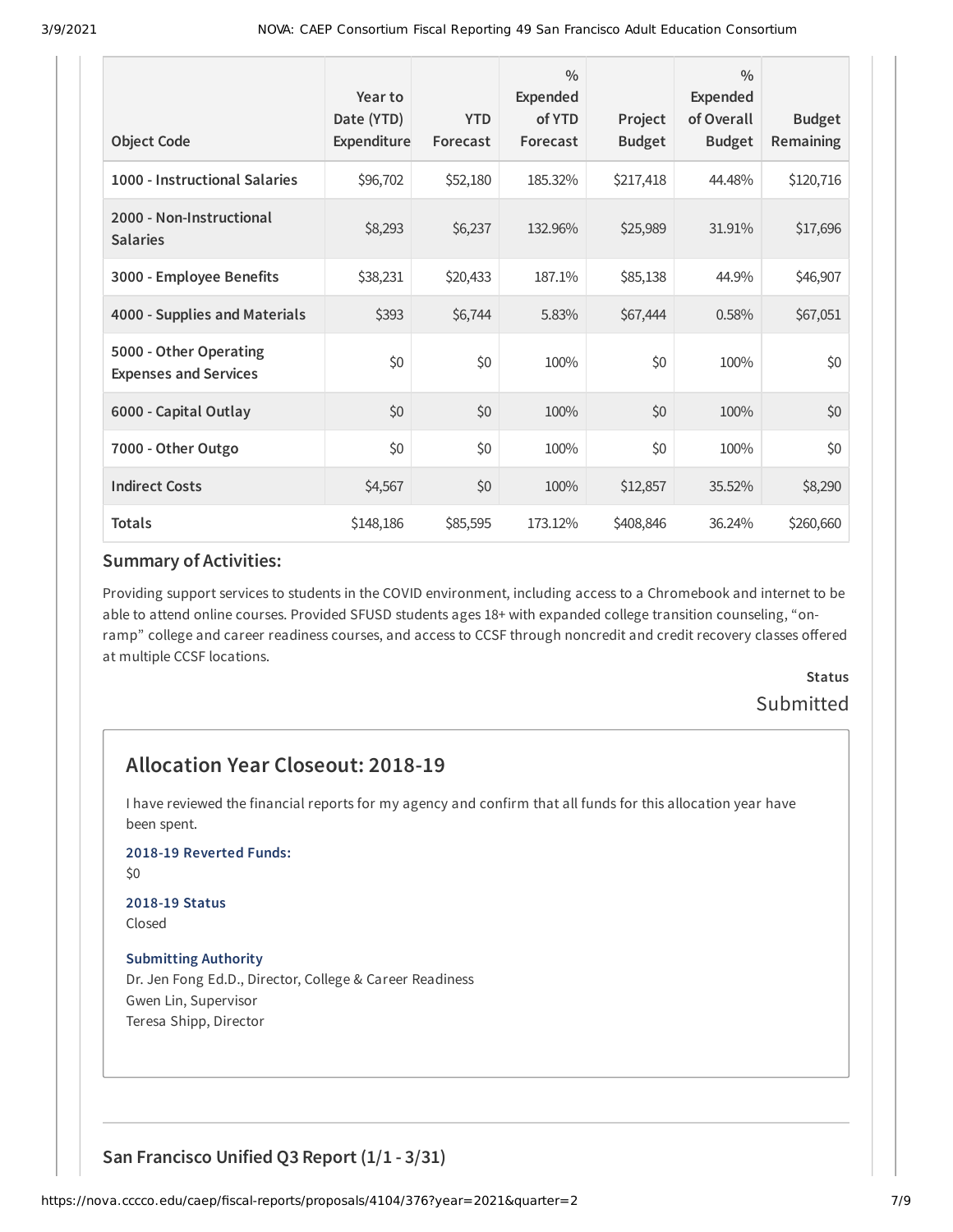| <b>Object Code</b>                                     | Year to<br>Date (YTD)<br><b>Expenditure</b> | <b>YTD</b><br>Forecast | $\frac{0}{0}$<br>Expended<br>of YTD<br>Forecast | Project<br><b>Budget</b> | $\frac{0}{0}$<br><b>Expended</b><br>of Overall<br><b>Budget</b> | <b>Budget</b><br><b>Remaining</b> |
|--------------------------------------------------------|---------------------------------------------|------------------------|-------------------------------------------------|--------------------------|-----------------------------------------------------------------|-----------------------------------|
| 1000 - Instructional Salaries                          | \$96,702                                    | \$52,180               | 185.32%                                         | \$217,418                | 44.48%                                                          | \$120,716                         |
| 2000 - Non-Instructional<br><b>Salaries</b>            | \$8,293                                     | \$6,237                | 132.96%                                         | \$25,989                 | 31.91%                                                          | \$17,696                          |
| 3000 - Employee Benefits                               | \$38,231                                    | \$20,433               | 187.1%                                          | \$85,138                 | 44.9%                                                           | \$46,907                          |
| 4000 - Supplies and Materials                          | \$393                                       | \$26,978               | 1.46%                                           | \$67,444                 | 0.58%                                                           | \$67,051                          |
| 5000 - Other Operating<br><b>Expenses and Services</b> | \$0                                         | \$0                    | 100%                                            | \$0                      | 100%                                                            | \$0                               |
| 6000 - Capital Outlay                                  | \$0                                         | \$0                    | 100%                                            | \$0                      | 100%                                                            | \$0                               |
| 7000 - Other Outgo                                     | \$0                                         | \$0                    | 100%                                            | \$0                      | 100%                                                            | \$0                               |
| <b>Indirect Costs</b>                                  | \$4,567                                     | \$0                    | 100%                                            | \$12,857                 | 35.52%                                                          | \$8,290                           |
| <b>Totals</b>                                          | \$148,186                                   | \$105,828              | 140.02%                                         | \$408,846                | 36.24%                                                          | \$260,660                         |

# **Status**

Unsubmitted

# **San Francisco Unified Q4 Report (4/1 - 6/30)**